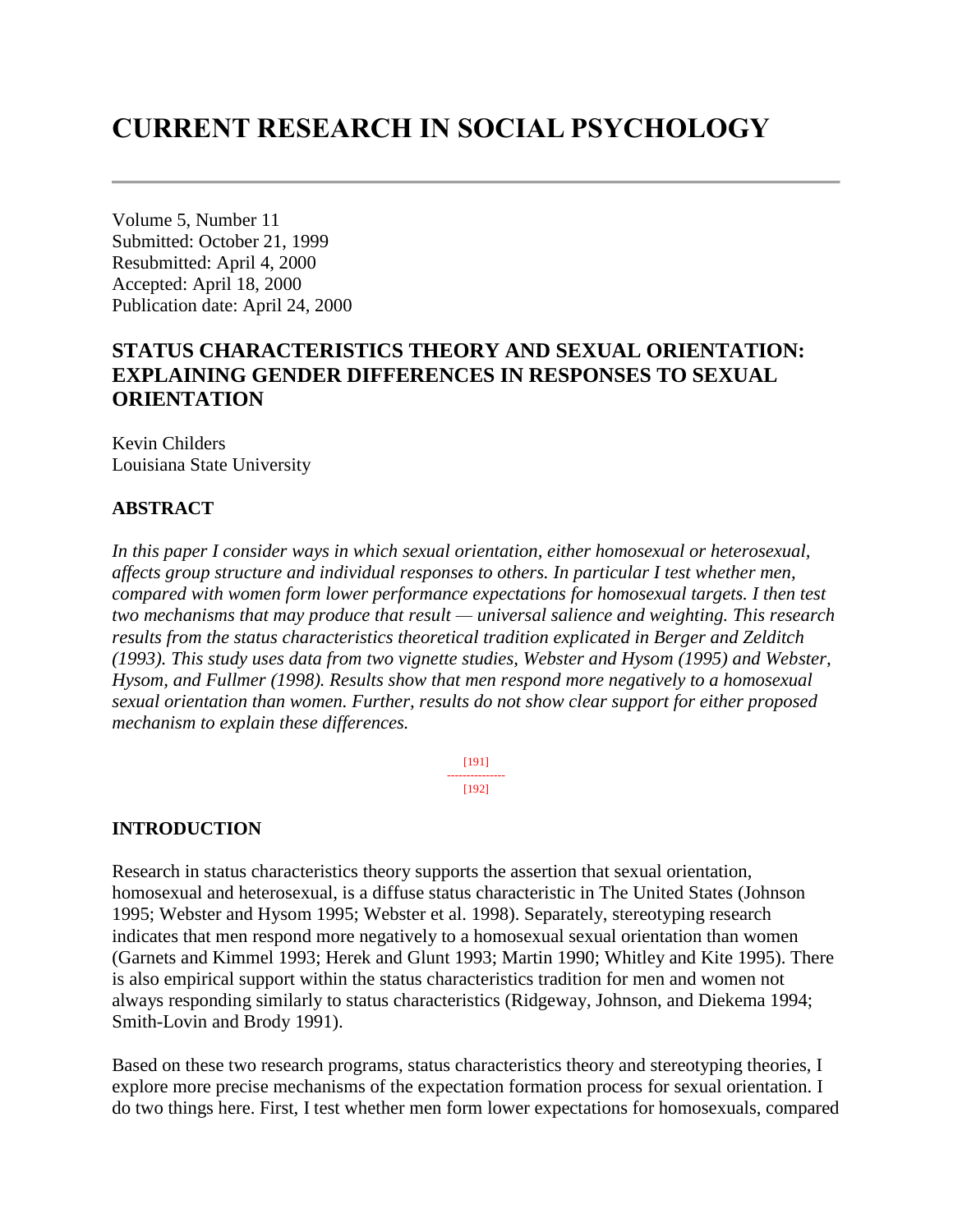with heterosexuals, than do women. Second, I try to determine what mechanism causes such expectation differences. I suggest, and test, two theoretical mechanisms for why men might form lower expectations than women. The first mechanism, universal salience, assumes that sexual orientation is not a salient characteristic for women as it is for men. The second mechanism, weighting, assumes that sexual orientation is salient for both men and women, but that men weigh sexual orientation more heavily than women in forming expectations.

### **STATUS CHARACTERISTICS THEORY**

Status characteristics theory describes a social psychological process by which people come to hold performance expectations for themselves and others (Berger and Zelditch 1993). When people interact, they bring with them personal characteristics called *status characteristics*. Examples of status characteristics in The United States are education level, race, gender, age, and physical attractiveness. People use status characteristics in evaluating their work and that of others and they shape interactions in many ways that vary depending on features of an interaction.

> [192] --------------- [193]

In groups that are task and collectively oriented, status characteristics that differentiate actors or that actors believe relevant to the task may become important in determining task expectations for self and other. Unless evidence exists to the contrary, actors treat salient status characteristics *as if they are relevant* to task performance, even if no reasonable connection between ability and the status characteristic(s) exist. Actors use all salient status information in evaluating individual performance, and combine information either through attenuation or consistency (Berger and Zelditch 1993). Expectations become observable behavior in groups such as amount of talk, opinion giving and accepting, suggestion giving or accepting, and choice of group leader.

To explore the application of status characteristics theory to sexual orientation, research must show that sexual orientation, homosexual and heterosexual, meets the theoretical definition of a status characteristic. That is, research must show that 1) sexual orientation has at least two, differentially evaluated states, homosexual and heterosexual, and that 2) each state has sets of specific and general performance expectations.

Johnson (1995) reviews status characteristics, stereotyping, and attitudinal literature about homosexuals. Johnson found strong support for the idea that there are at least two states of sexual orientation which people evaluate differentially, heterosexual and homosexual. She also found strong support that heterosexual is the more positively evaluated state in the United States. Research by others (Herek 1991; Preston and Stanley 1987), provide additional evidence that sexual orientation has at least two differently evaluated states.

Studies by Webster and colleagues (Webster and Hysom 1995; Webster, Hysom, and Fullmer 1998) provide a test of point number two above: that there exist specific and general performance expectations associated with each state of sexual orientation. Both studies intended to establish whether sexual orientation is a diffuse status characteristic in the United States.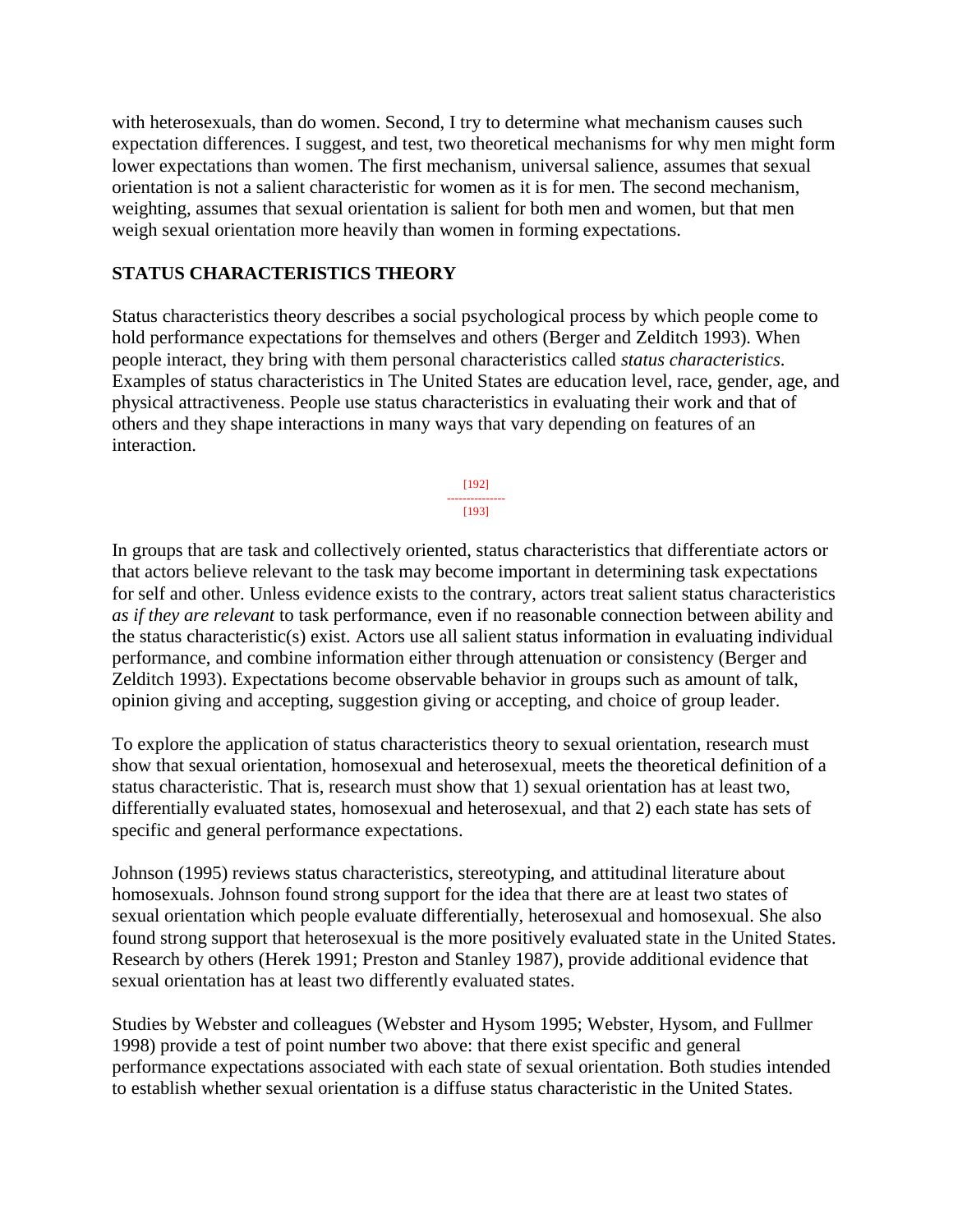The researchers use pairs of vignettes with one homosexual and one heterosexual target. One study contained male targets while the other contained female targets. Researchers followed vignettes with a series of questions to assess, among other things, expectations for each target at certain tasks, such as leadership ability or abilities at tasks in general.

#### [193] --------------- [194]

Data from both Webster and colleagues' studies support that there are differential expectations associated with each state of sexual orientation. Further these differential expectations were in the predicted direction. That is respondents, in general, assigned higher performance expectations to the heterosexual target compared with the homosexual target.

### **HYPOTHESES**

I have two research questions. First, do male respondents form lower expectations for homosexual targets than for heterosexual targets, relative to female respondents in the United States. The addition of this question to existing work is an examination of gender differences in expectation formation based on sexual orientation. Stereotyping research suggests that men and women do respond differently to a heterosexual sexual orientation compared with a homosexual sexual orientation (Garnets and Kimmel 1993; Herek and Glunt 1993; Martin 1990; Whitley and Kite 1995). My hypothesis is that men will form lower expectations for both gay male and lesbian targets on the general expectations scale than will women.

My second hypothesis a possible mechanism for a difference in women's and men's responses. This hypothesis examines variance about the mean for men's and women's responses on the extended general expectation states questions. For this reason, it is necessary at this point to explain a little bit about the questions and the scale upon which the questions are scored.

The expectation states scale is a measure incorporating responses to several questions (for a list of these questions see Webster and Hysom 1995). All questions are on a seven point scale. The scale is scored from 1.0 to 7.0 with equality being 4.0. Questions, when combined, reflect respondent's expectations for targets' abilities at tasks in general.

The argument, presented above, that 4.0 represents equality on this scale is consistent with work by others using this or similar scales. The assumption is that if people do not form differential expectations based on the characteristic of interest, then the average of their responses to questions assessing predicted task ability for two targets differing only on the characteristic of interest will be approximately at the center of the scale.

> [194] --------------- [195]

This is also in keeping with the general argument of status characteristics theory that only those characteristics people believe important or relevant to a given task become salient and therefore affect expectations. In the vignette study, the only basis upon which to differentiate targets is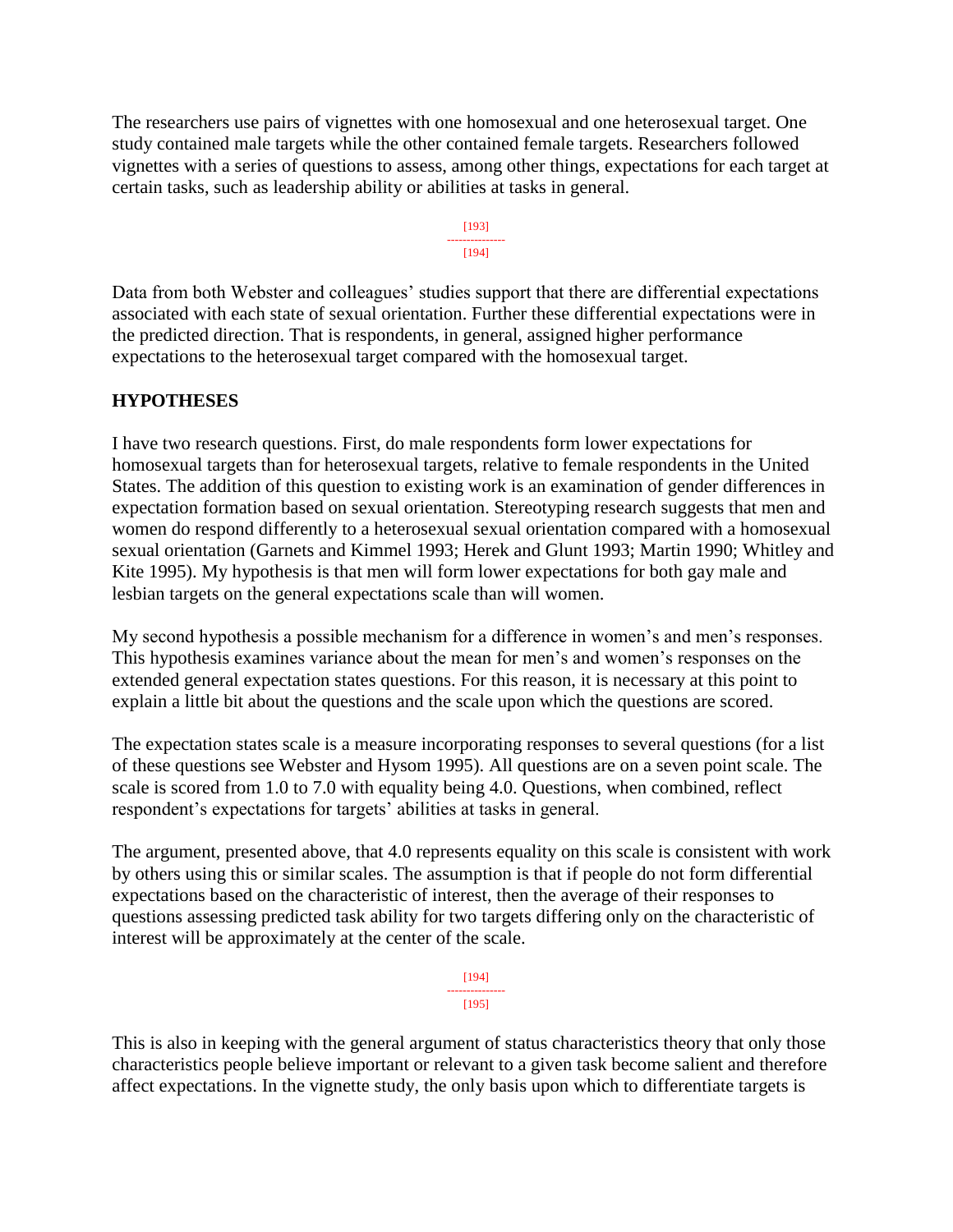based on sexual orientation. So, if respondents do not activate sexual orientation then their mean responses for the targets should be 4.0, or neutral on the scale.

Based on my first hypothesis, on the scale men's responses would displace further from equality than women's. If my hypothesis is supported a further question, and my second research question, is why this occurs? That is, what theoretical mechanism could explain why men form lower expectations for gay and lesbian targets than women?

I envision two mechanisms that could produce the difference between men and women. The first mechanism is *universal salience*. The second mechanism is *weighting*. Each carries different interpretations for the social meaning of sexual orientation.

The universal salience mechanism depends on the first assumption of the status generalization process: salience. This assumption states that if a status characteristic differentiates actors, or is perceived relevant to the group task, that status characteristic will become important in forming performance expectations for self and other. This mechanism, then addresses the issue of whether a characteristic becomes salient equally for everyone. That is, it is possible that for certain subgroups, sexual orientation may not be a salient status characteristic. Some researchers have found that for certain subgroups of college age women, gender may no longer be a salient status characteristic (Ridgeway et al. 1994; Smith-Lovin and Brody 1991; Stewart 1988). In the case of these subgroups, when gender differentiates actors, they will not perceive gender as salient and they will not, therefore, use gender as a factor upon which to base performance expectations. If this does not occur then the status generalization process does not occur in these groups.

[195] --------------- [196]

It is plausible that for some subgroups, sexual orientation is not a salient status characteristic. In the case of these people, if presented with a situation where only sexual orientation differentiates actors, as with the vignettes in the Webster and colleague studies, then the status generalization process would not occur. The general expectation states scale mean responses of such a subgroup would not differ significantly from 4.0. Specifically here, if men show a more negative response to a homosexual sexual orientation than women, then women are more likely to be a subgroup for whom sexual orientation is not salient. It is then possible to test this idea based on the mean response of women and whether that general expectation states scale mean response is significantly different from 4.0.

This would actually be testable by the variance around the means of these groups. Men, as a group, would have scores that are tightly distributed around the mean. Women, however, would have a widely distributed variance. This wide distribution would suggest that women do not respond uniformly, as a group, to sexual orientation. Further, this suggests that women fall into two or more groups. One possible classification would be a group for whom sexual orientation does not matter in forming expectations for task behavior and another group for whom sexual orientation does matter.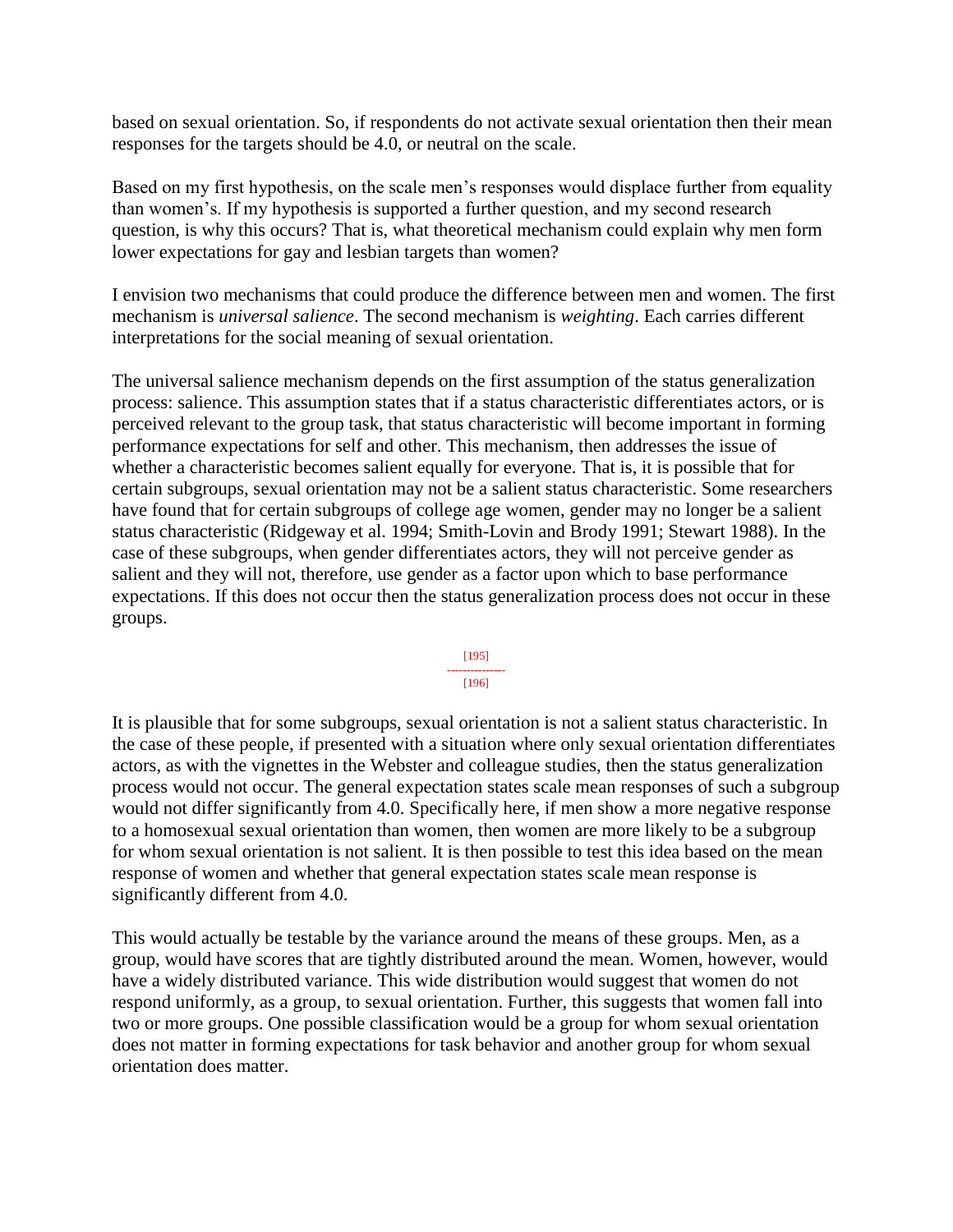The other mechanism, weighting, assumes that sexual orientation becomes salient and that the status generalization process occurs. However, this mechanism assumes that men and women weigh sexual orientation differently. In this case, all respondents notice sexual orientation and notice that it differentiates actors and is therefore used as a salient dimension upon which they may base performance expectations. The key is that one group views sexual orientation as more important in determining performance than another. In terms of this study, men are likely to weight sexual orientation more strongly in forming performance expectations than are women.

The weighting mechanism addresses a simplification in status generalization theories. Research has not examined this mechanism before because the theories as formulated have been successful at predicting observable behavior. Status generalization theories treat all diffuse status characteristics as if they were equally important. Status generalization theories have focused on the degree of relevance to task performance of a given characteristic not its weight.

> [196] --------------- [197]

Intuitively, believing that some characteristics are more important than others in forming performance expectations is plausible. In other words, according to the theory, once the status generalization process has been activated for a given group, each actor for whom sexual orientation is salient will react similarly. So the second mechanism suggests that the differences between women's and men's responses is in the relative importance of the characteristic.

To repeat and expand on what I said above, in terms of data, I can examine the first question, whether men and women differ in their responses to sexual orientation, in a straightforward manner. Comparing the mean general expectation states scale scores of men to those of women and determining if those means differ significantly answers this question. This should, however, be done separately for each Webster and colleagues' study since the gender of vignette targets vary for the two Webster and colleagues' studies. If gender differences in responses to a homosexual sexual orientation occur then additional analyses could determine which mechanism is responsible.

If the mechanism is salience, the vignettes produce two subgroups of women. One subgroup exists for whom sexual orientation is salient and therefore forms differential expectations. Another subgroup exists that does not treat it as salient and therefore has no reason to form differentiated expectations. The mean general expectation states scale score of female respondents then, is a combination of the two subgroups. In contrast, under this mechanism, we assume sexual orientation is salient for nearly all male respondents.

If this situation produced two subgroups among female respondents, evidence for it might be found by examining the variance of women's responses. The presence of subgroups in a condition will increase the variance of respondents, so variance is often used as a test for bimodality. Support for the salience hypothesis would appear if variance for women were considerably greater than for men. (Because variances are distributed normally, if variance in one condition is 1.96 times greater than variance in a second condition the conditions differ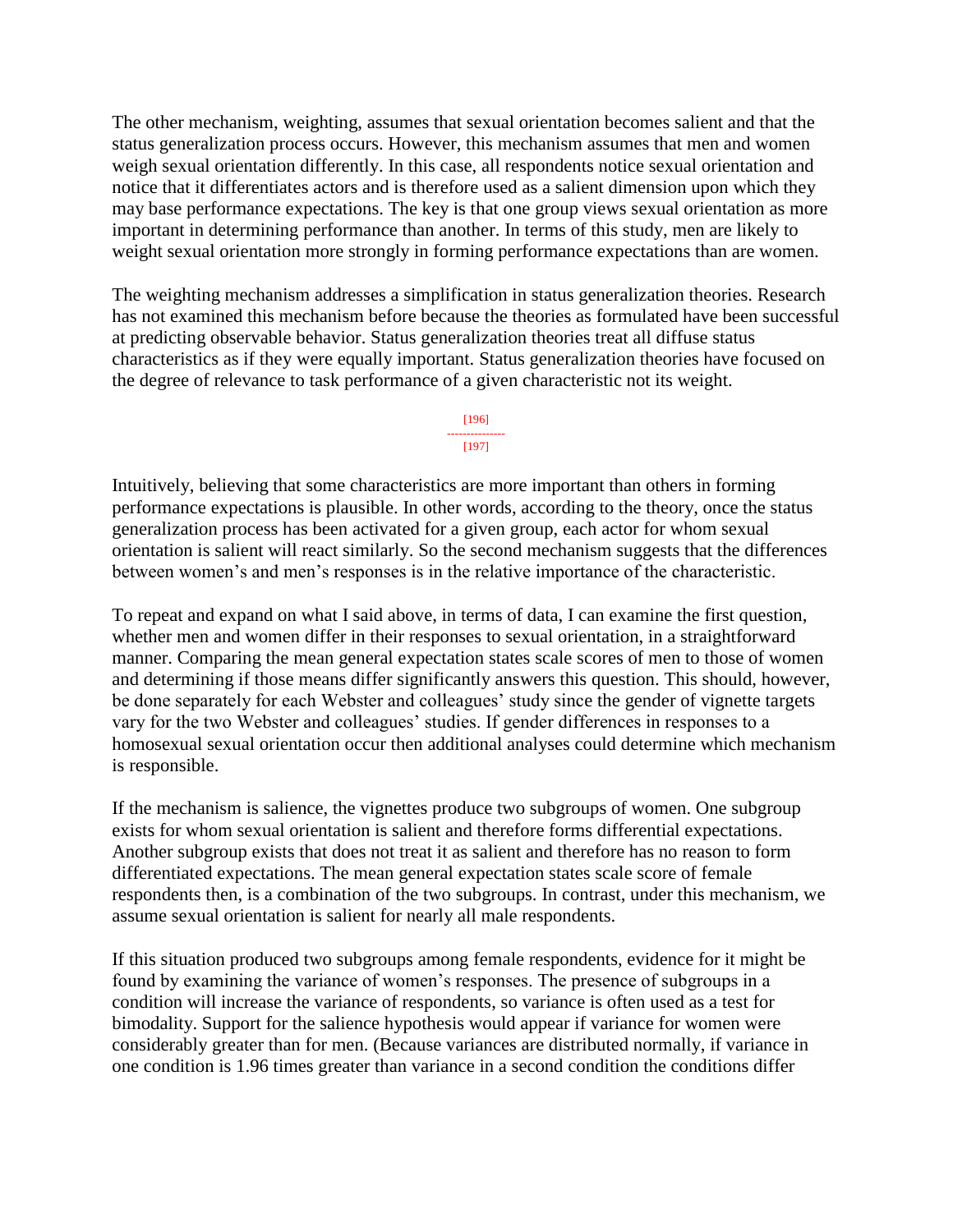significantly.) Support for the weighting hypothesis would require approximately equal variances for women and men, or even greater variance for men.

> [197] --------------- [198]

### **DATA AND RESULTS**

In the Webster and colleagues' studies (1995; 1998) there were four conditions. For several reasons I analyze only conditions one and two in this paper. Condition one manipulated only sexual orientation. That is, in the vignettes, targets varied only by their sexual orientation. In the first study, one target was a gay male, while the other target was a heterosexual male. In the second study, one target was a lesbian, while the other was a heterosexual female.

Condition two manipulated occupation. That is, in the vignettes, targets differed only by their occupation. One target was a dishwasher (low status occupation), the other target was a computer systems analyst (high status occupation). Webster and colleagues intended this condition to test the measure itself by providing data on expectation formation based on occupation that is comparable to previous findings for occupation.

In the Webster and Hysom study (1995), there were 269 usable questionnaires ( $N_{\text{females}} = 157$ ;  $N_{\text{males}} = 108$ ;  $N_{\text{nonresponding}} = 4$ ). Condition 1 had 71 respondents, condition 2 had 73, condition 3 had 61 respondents, and condition 4 had 64 respondents.

In Webster et al. (1998) there were 549 usable questionnaires ( $N_{\text{females}} = 351$ ;  $N_{\text{males}} = 188$ ; Nnonresponding = 10). Condition 1 had 150 respondents, condition 2 had 132 respondents, condition 3 had one 136 respondents, and condition 4 had 131 respondents.

Given that the two Webster and colleagues' studies support sexual orientation as a diffuse status characteristic, I can now examine gender differences. If gender differences appear then analyses to determine the mechanism producing those differences are possible.

#### [198] --------------- [199]

### **Table 1. Study 1, Means, Standard Errors, and Variances Across Conditions By Gender**

| <b>Condition</b><br>(N) | <b>Extended General</b><br><b>Expectation States</b><br>& (S.E.) For Males | <b>Variance For Males</b> | <b>Extended General</b><br><b>Expectation States</b><br>$\&$ (S.E.) For<br><b>Females</b> | <b>Variance For</b><br><b>Females</b> |
|-------------------------|----------------------------------------------------------------------------|---------------------------|-------------------------------------------------------------------------------------------|---------------------------------------|
| $(M = 27; F = 43)$      | 3.6281 (.1296)                                                             | .4534                     | 3.9643 (.0897)                                                                            | .3381                                 |
| $(M = 32; F = 40)$      | 3.0217 (.1716)                                                             | .8830                     | 3.0944(.1804)                                                                             | 1.2041                                |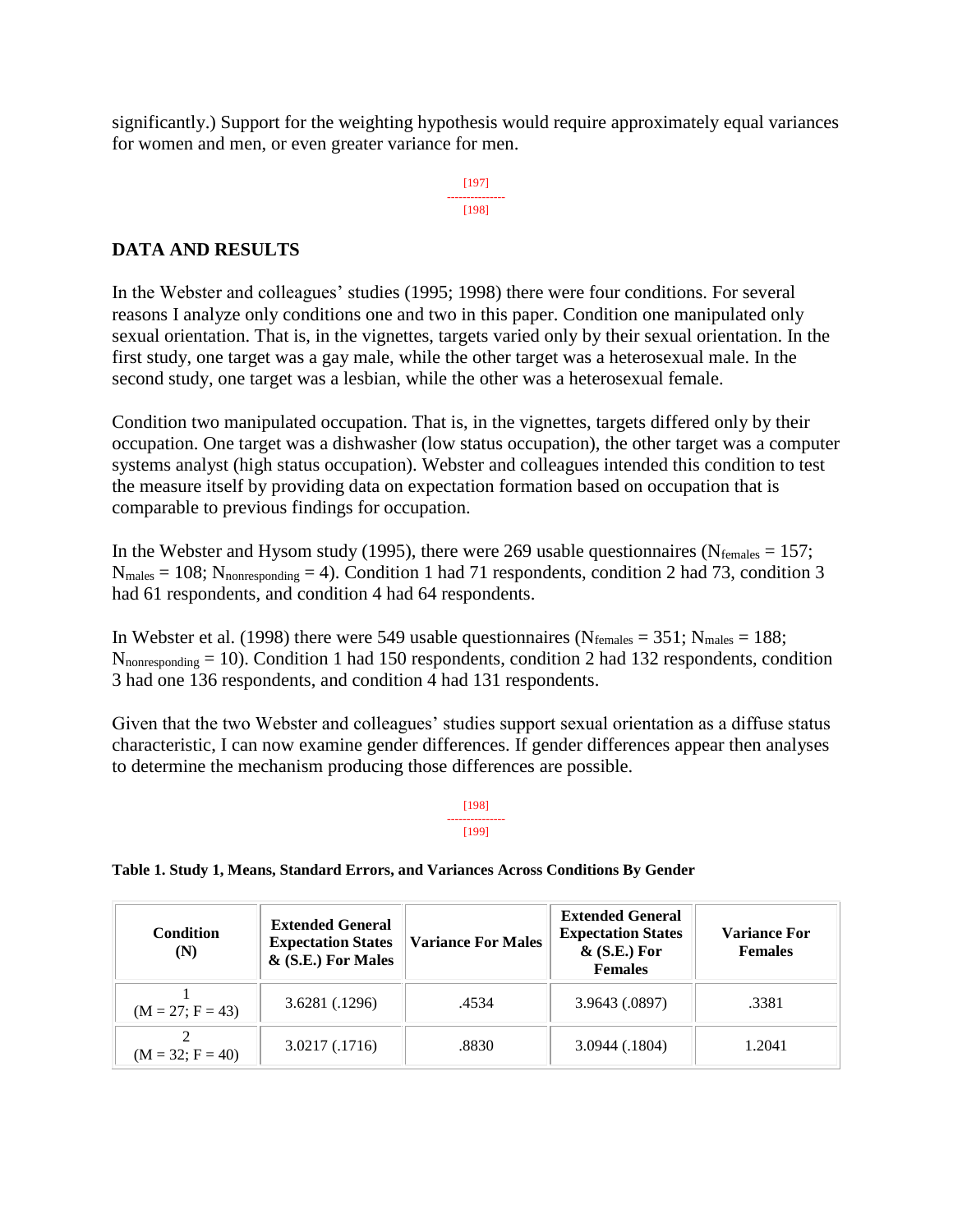| <b>Condition</b><br>(N) | <b>Extended General</b><br><b>Expectation States</b><br>& (S.E.) For Males | <b>Variance For Males</b> | <b>Extended General</b><br><b>Expectation States</b><br>$\&$ (S.E.) For<br><b>Females</b> | <b>Variance For</b><br><b>Females</b> |
|-------------------------|----------------------------------------------------------------------------|---------------------------|-------------------------------------------------------------------------------------------|---------------------------------------|
| $(M = 48; F = 100)$     | 3.9004 (.0781)                                                             | .2808                     | 3.9184 (.0503)                                                                            | .2404                                 |
| $(M = 54; F = 76)$      | 2.8726 (.1049)                                                             | .5721                     | 3.0211 (.0900)                                                                            | .5753                                 |

**Table 2. Study 2, Means, Standard Errors, and Variances Across Conditions By Gender**

In study 1, both conditions 1 and 2 male respondents form lower expectations for the low status target than female respondents. This means that the response mean for men has a greater negative displacement from 4.0 (the scale's center) than the female response mean. Male respondents produced a mean general expectation states scale score of 3.63 with a standard error of .1296. This score represents a displacement from 4.0 of -.3719. Female respondents produced a mean general expectation states scale score of 3.96 with a standard error of .0897 which represents a displacement of -.0357. A t-test showed the difference in means to be significant at the .05 confidence level, and thus results for study 1 in condition 1 support the hypothesis that men form lower expectations for homosexual targets. There is no significant difference between men and women in variance. These results are consistent with the weighting hypothesis.

#### [199] --------------- [200]

There is no significant difference in variances because, as I discussed earlier, to be significant one variance must be at least 1.96 times as large as the other. With a variance of .4534 for men and .3381 for women it is clear one variance is not 1.96 times as large as the other. These results are not consistent with the salience hypothesis because the variances are not significantly different. In fact, the variance for men is larger than that for women which is the opposite of what was predicted.

Study 2 produced no significant difference in men's and women's responses in condition 1. The mean response for men is 3.9004 while the mean response for women is 3.9184. Since there is no significant difference between male and female respondents there is no reason to examine variance. Results for study 2 then are not consistent with either the salience or the weighting hypothesis. For study 1 the hypothesis that men would form lower expectations for homosexual targets than women is supported while in study two it is not.

Study 1 produced results showing that, for men, sexual orientation is clearly a diffuse status characteristic, carrying positive and negative evaluations, and also specific and general performance expectations. For women, however, sexual orientation may or may not be a status characteristic. The results do not show significant displacement from 4.0. It is possible that this is due to the lower number of respondents than when men and women are examined together.

### **DISCUSSION**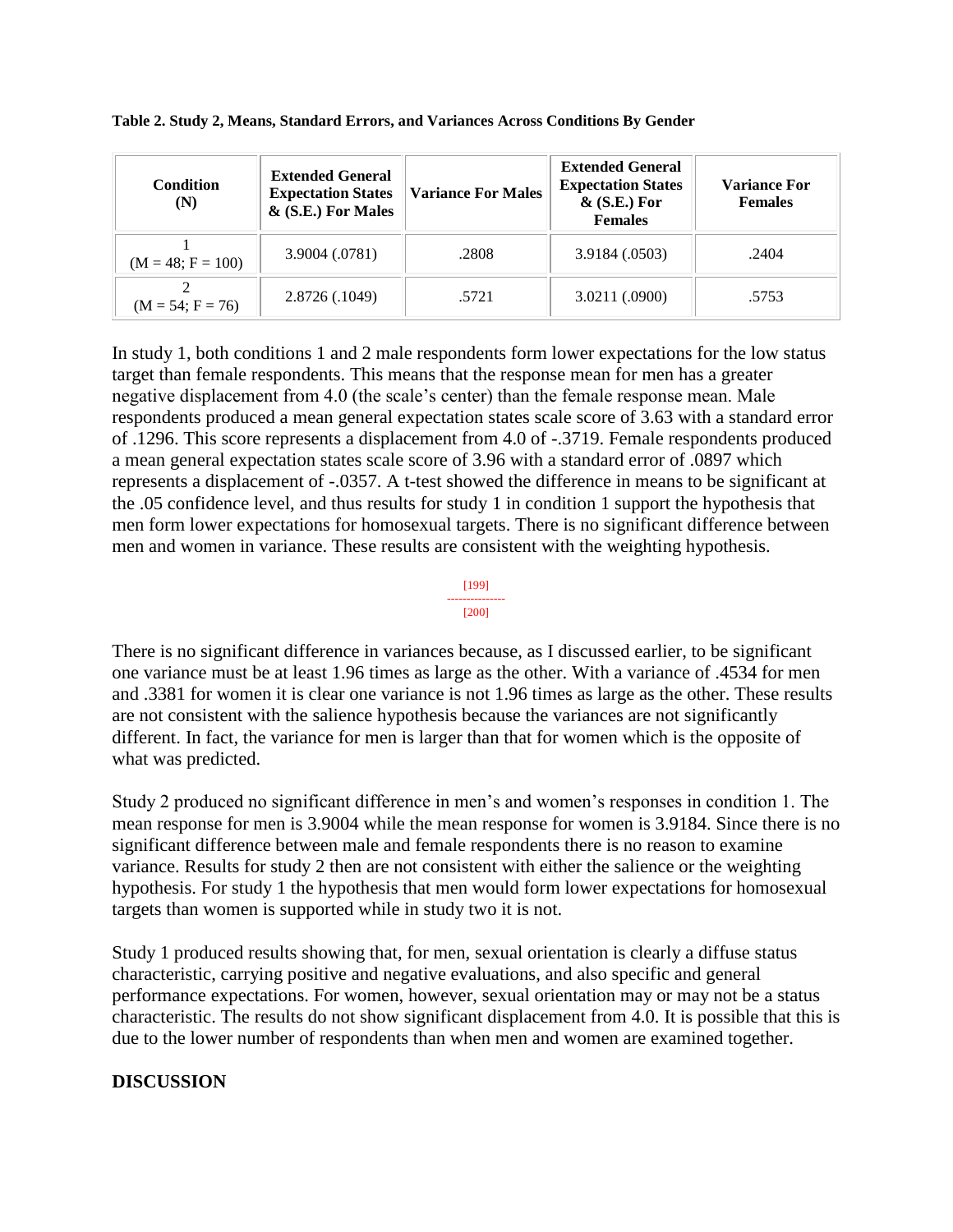In this paper I use data from Webster and Hysom (1995) and Webster, Hysom, and Fullmer (1998) to explore two research questions. First, do men form more negative beliefs about homosexuals than do women. In terms of the data, men would displace further from the mean response on the study indicators than would women. Second, if this difference in men's and women's responses exists, what mechanism produces the difference. I propose two theoretical mechanisms, salience and weighting, which may explain the differences.

I find empirical support for the idea that men form more negative beliefs about homosexuals than do women. This finding provides theoretically sound, empirical evidence to support findings by stereotyping researchers (Garnets and Kimmel 1993; Herek and Glunt 1993; Martin 1990; Whitley and Kite 1995).



Research by Webster and Hysom (1995) and Webster et al. (1998) show that sexual orientation functions as a diffuse status characteristic in United States culture. The performance expectations people form for gays and lesbians, as for other status characteristics, create both status advantages (for heterosexuals) and disadvantages (for lesbians and gay men) in United States culture. Further, those status advantages and disadvantages structure interactions in small collective and task oriented groups and predictably affect observable behaviors.

Webster and Hysom (1995) and Webster et al. (1998) explain a previously unexplained aspect of the social meaning of sexual orientation. That aspect is that sexual orientation produces performance expectations and carries status advantages and disadvantages for both women and men. It should be understood that status effects are not the only factors shaping the social meaning of sexual orientation.

Status-based aspects of the social meaning of sexual orientation explain why lesbian or gay people may not get raises or promotions among other things. It also helps us to know some ways to overcome some undesirable effects of status generalization. One possible application, dealt with in this study, is the issue of a gay person's leadership of civilian and combat units in the armed forces. Under certain conditions, how others perceive ability to command when sexual orientation is known or inferred, can be predicted. A person's sexual orientation may also affect the amount of respect a gay commander receives from subordinates. We can adapt intervention strategies from previous status-based research on overcoming status effects (E. G. Cohen 1993; Cohen and Catanzarite 1988; and Entwisle and Webster 1974).

The second issue addressed in this paper is an oversimplification in status generalization theories. The issue of weighting is as intriguing as the issue of salience. Weighting is the idea that a characteristic may be salient for nearly everyone, but some people consider it more heavily in determining performance expectations. Status generalization theories have thus far ignored the idea that characteristics may weight differently. If it can be determined that they do, then it is a logical extension of the theories to determine which characteristics weight more heavily and the extent to which one characteristic weights more than another.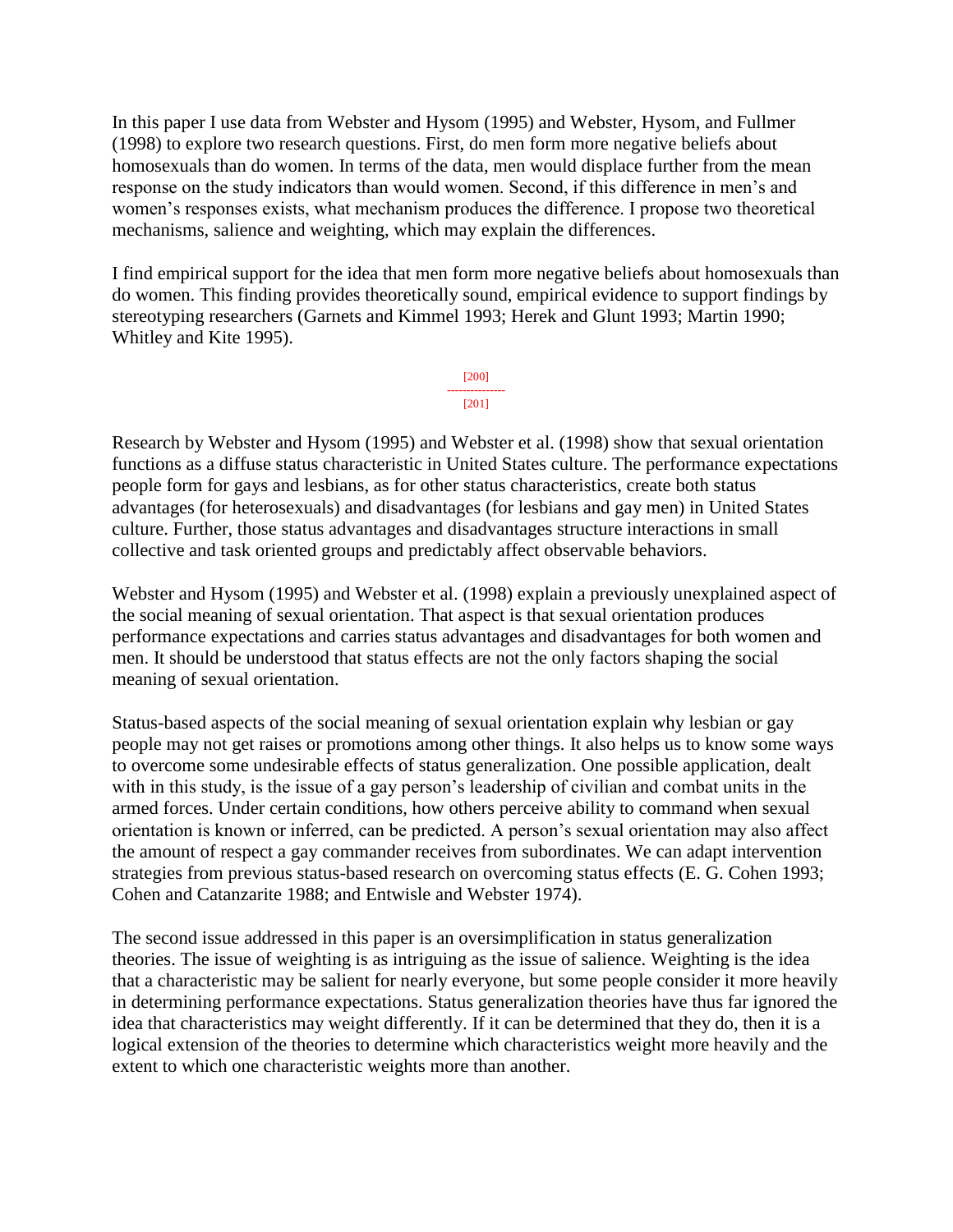#### [201] ---------------  $[202]$

Results here do not show strong support for either the salience or the weighting hypothesis. In study one, salience is supported, but in study two, neither is supported. Since the respondents are similar for each study and are randomly selected, as are the questionnaires similar except for the use of lesbian, instead of gay male, targets in the vignettes, I am led to the conclusion that neither mechanism is supported.

In both studies the results could be stronger. It is possible that self presentation concerns presented problems. Some respondents may hesitate to express their true responses on the questionnaires for fear they may appear homophobic. With intense multicultural efforts on many college campuses, and in some high schools, it is possible that differential evaluations of any kind have been discouraged.

It is also possible that the lack of difference in study 2 is a result of gender of target. The purpose of doing the second study was to test whether status generalization based on sexual orientation was also linked to gender of target. The fact that we see stronger effects for sexual orientation in study 1 than in study 2 might show the respondents are reacting to issues of both gender conformity *and* sexual orientation.

Cathryn Johnson (1995) discusses this idea in her literature review and codification. She proposed that knowledge of a person's homosexual orientation may trigger salience of a second status characteristic: gender. She notes that people often associate gender non-conformity with homosexuality. For instance, many people assume gay men are also feminine, thus activating gender while simultaneously activating sexual orientation. If confirmed, this would explain cases of unusually strong interaction disadvantages sometimes present when both homosexuality and gender non-conformity are observed. It could also guide investigations of the components of this status characteristic.

> [202] --------------- [203]

Two areas for further research arise. The first is to examine interaction effects of sexual orientation of respondent with sexual orientation of targets. In other words, researchers could examine whether lesbian and gay respondents form expectations the same as heterosexual respondents. Since the status process is not voluntary nor conscious, we would assume that performance expectations would form among both subgroups . This would seem to be as true for sexual orientation as it is for other status characteristics. However, recent research by Ridgeway et al. (1994) may provide a basis for the opposite argument. In her study, Ridgeway found that gender no longer is a status characteristic for at least some college age women. Also, Smith-Lovin and Brody (1991) found that men interrupt women in conversation more often than they interrupt other men, while women interrupt women and men equally. It is possible, from these two examples, that sexual orientation may not function equally for heterosexuals and lesbians and gays.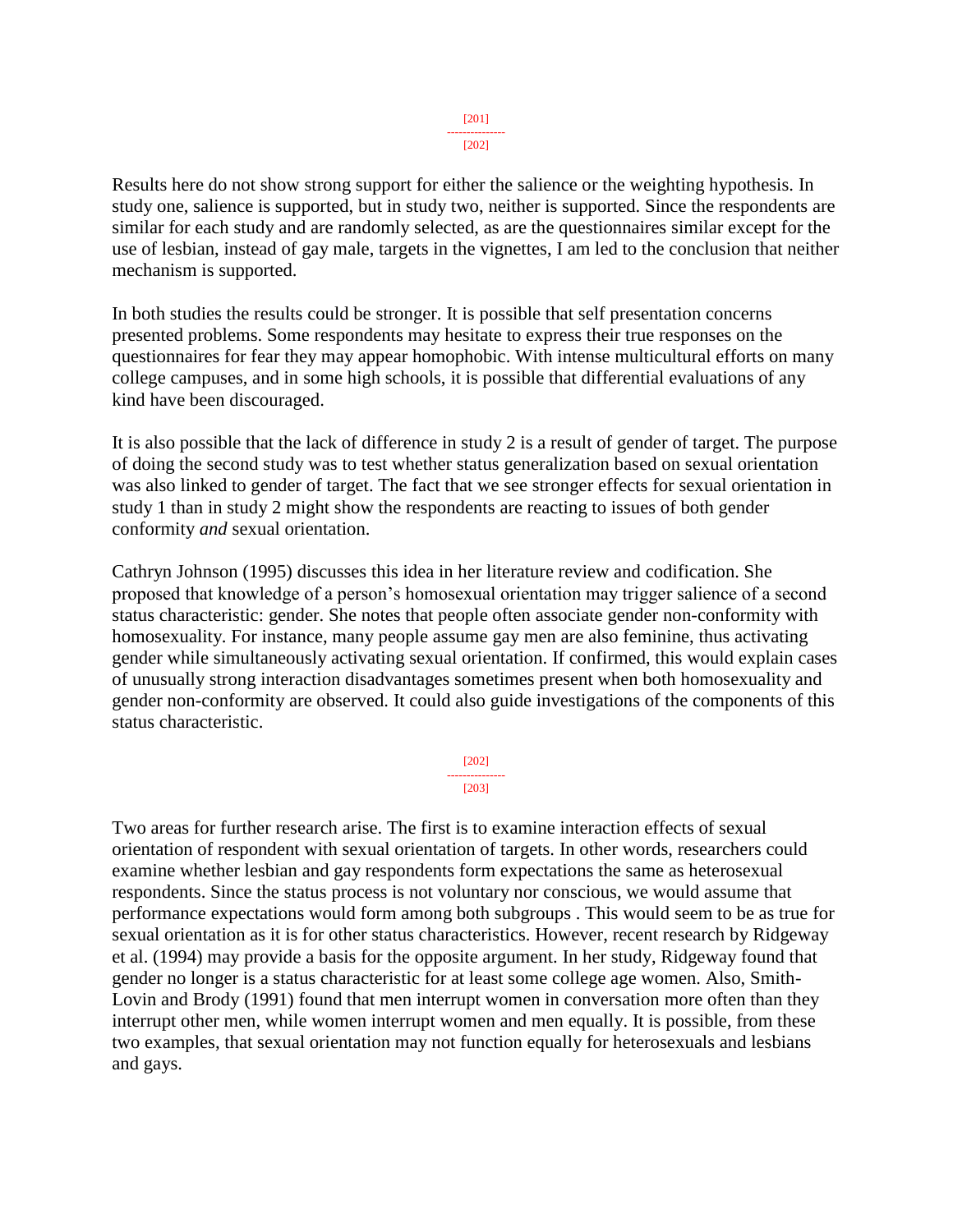Second, it would seem logical from this point to apply research on sexual orientation as status to actual interaction sets. Webster and Hysom (1995) and Webster et al. (1998) have established, preliminarily, that sexual orientation of male and female targets affects performance expectations. There may be added effects when a multidimensional person is represented and not just a questionnaire target. We may find it useful to add to a person's sexual orientation physical mannerisms, style of dress, and other personal characteristics. This type of study would most likely clear up questions about the findings of the first two studies. We could use interaction groups to address Johnson's (1995) question of the activation of gender nonconformity and sexual orientation.

In summary, research now exists that gives evidence that sexual orientation -- homosexual or heterosexual -- is a diffuse status characteristic in United States culture. It has further been shown that in certain cases men and women form different performance expectations based on sexual orientation. Those performance expectation differences are due to the view by various respondents of sexual orientation as salient. This adds to the understanding of the status generalization process. It also adds to the understanding of intervention strategies to overcome discrimination and prejudice based on sexual orientation. Other research could further expand knowledge of this aspect of the social meaning of sexual orientation or expand its theoretical applications.

> [203] --------------- [204]

### **REFERENCES**

Berger, Joseph and Morris Zelditch. (1993). *Theoretical Research Programs: Study in the Growth of Theory.* Stanford, CA: Stanford University Press.

Cohen, Elizabeth G. (1993). "From theory to practice: The development of an applied research program." Pp. 385 415 in J. Berger and M. Zelditch, Jr. (Eds.), *Theoretical Research Programs: Studies in the Growth of Theory.* Stanford, CA: Stanford University Press.

Cohen, Elizabeth G., and Lisa Catanzarite (1988). "Can expectations for competence be altered in the classroom?" Pp. 27 - 54 in Murray Webster Jr., and Martha Foschi (eds.), *Status Generalization: New Theory and Research*. Stanford, CA: Stanford University Press.

Entwisle, Doris and Murray Webster, Jr. (1974). "Raising children's expectations for their own performance: A classroom application." Pp. 211 - 243 in Joseph Berger, Thomas L. Conner, and M. Hamit Fisek (eds.), *Expectation States Theory: A Theoretical Research Program.* Cambridge, MA: Winthrop.

Garnets, Linda D., and D. C. Kimmel (1993). "Lesbian and Gay Male Dimensions in the Psychological study of Human Diversity." Pp. 1 - 52 in Linda Garnets and D. C. Kimmel (eds.), *Psychological Perspectives on Lesbian and Gay Male Experiences.*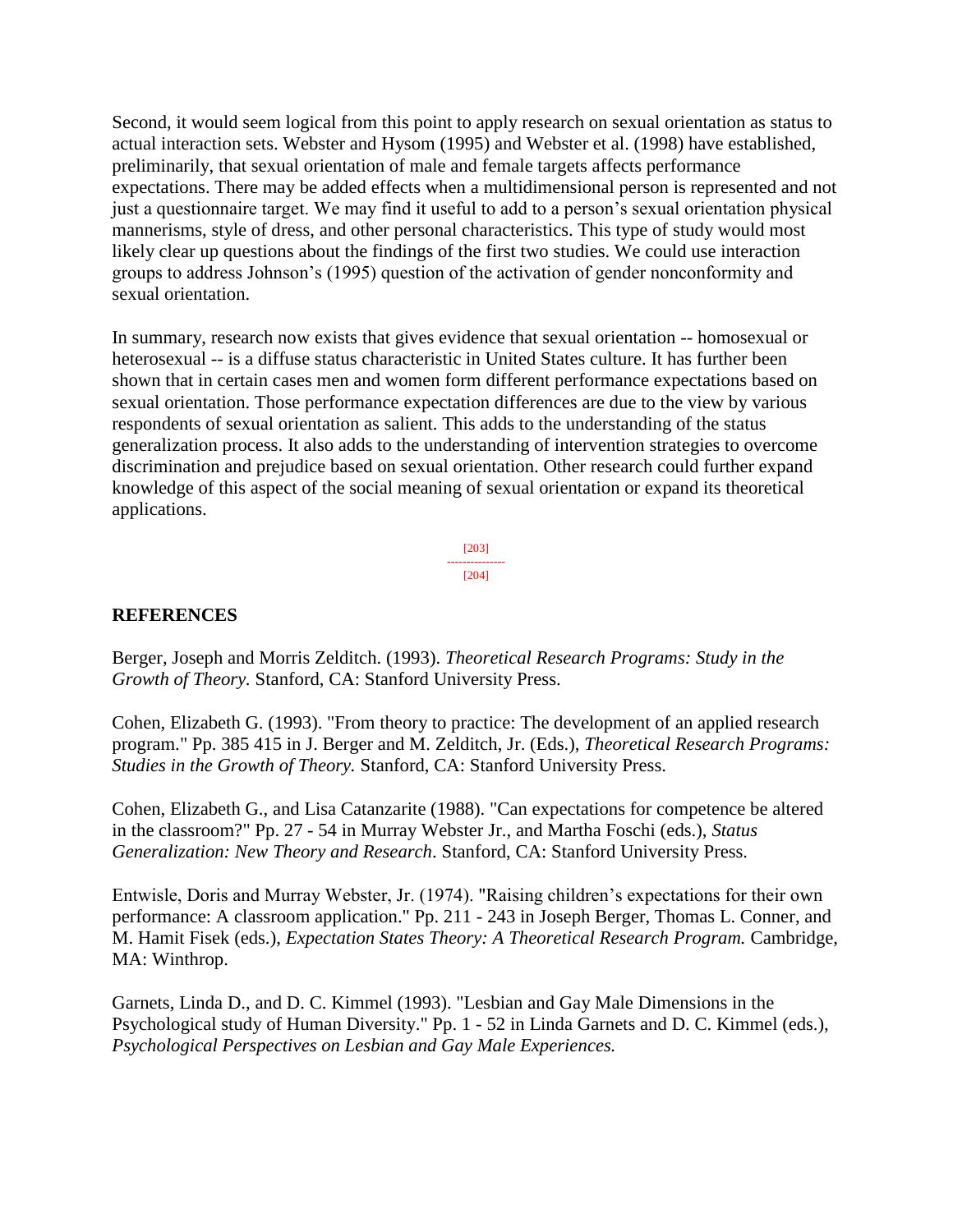Herek, Gregory M. (1991). "Stigma, prejudice, and violence against lesbians and gay men: Correlates and gender differences." Pp. 60 - 80 in J. Gonsiorek and J. Weinrich (eds.), *Homosexuality: Research Implications for Public Policy.* Newbury Park, CA: Sage.

Herek, Gregory M., and Eric K. Glunt (1993). "Interpersonal contact and heterosexuals' attitudes toward gay men: Results from a national survey," *The Journal of Sex Research,* 30:239-244.

> [204] --------------- [205]

Johnson, Cathryn (1995). "Sexual orientation as a diffuse status characteristic: Implications for small group interaction." Pp. 115 - 137 in B. Markovsky, M. Lovaglia, and K. Heimer (eds.), *Advances in Group Processes,* Vol. 12. Greenwich, CT: JAI Press.

Martin, Carol L. (1990). "Attitudes and Expectations about Children with Nontraditional and Traditional Gender Roles." *Sex Roles,* 22:151-165.

Ridgeway, Cecilia L., Cathryn Johnson, and David Diekema (1994). "External status, legitimacy, and compliance in male and female groups." *Social Forces,* 72:1,051-1,077.

Smith-Lovin, Lynn, and C. Brody (1991). "Interruptions in group discussions: The effects of gender and group composition," *American Sociological Review*, 54: 424-435.

Stewart, Penni (1988). "Women and men in groups: A status characteristics approach to interaction." Chap. 4, pp. 69 - 85 in Webster, Murray, Jr., and Martha Foschi (eds.), *Status Generalization: New Theory and Research*. Stanford, CA: Stanford University Press.

Webster, Murray, Jr., and James E. Driskell (1983). "Beauty as Status," *American Journal of Sociology,* 89: 140-165.

Webster, Murray, Jr., Stuart Hysom, and Elise Fullmer (1998). "Sexual Orientation and Occupation as Status." *Advances in Group Processes,* by E. J. Lawler (ed.).

Webster, Murray Jr., and Stuart Hysom (1995). "Orientation as Status." Paper presented at the annual meetings of the American Sociological Association. Washington, DC.

Whitley, Bernard E., Jr., and Mary E. Kite (1995). "Sex differences in attitudes toward homosexuality: A comment on Oliver and Hyde (1993)." *Psychological Bulletin*, 117:146-154.

> [205] --------------- [206]

### **AUTHOR BIOGRAPHY**

Kevin Childers is a doctoral candidate at Louisiana State University working under the direction of Professor Dawn Robinson. His dissertation is titled, "Exploring Humor as a Status Behavior in Task Groups: Making the Case for a Sociological Theory of Humor for Small Groups Research."